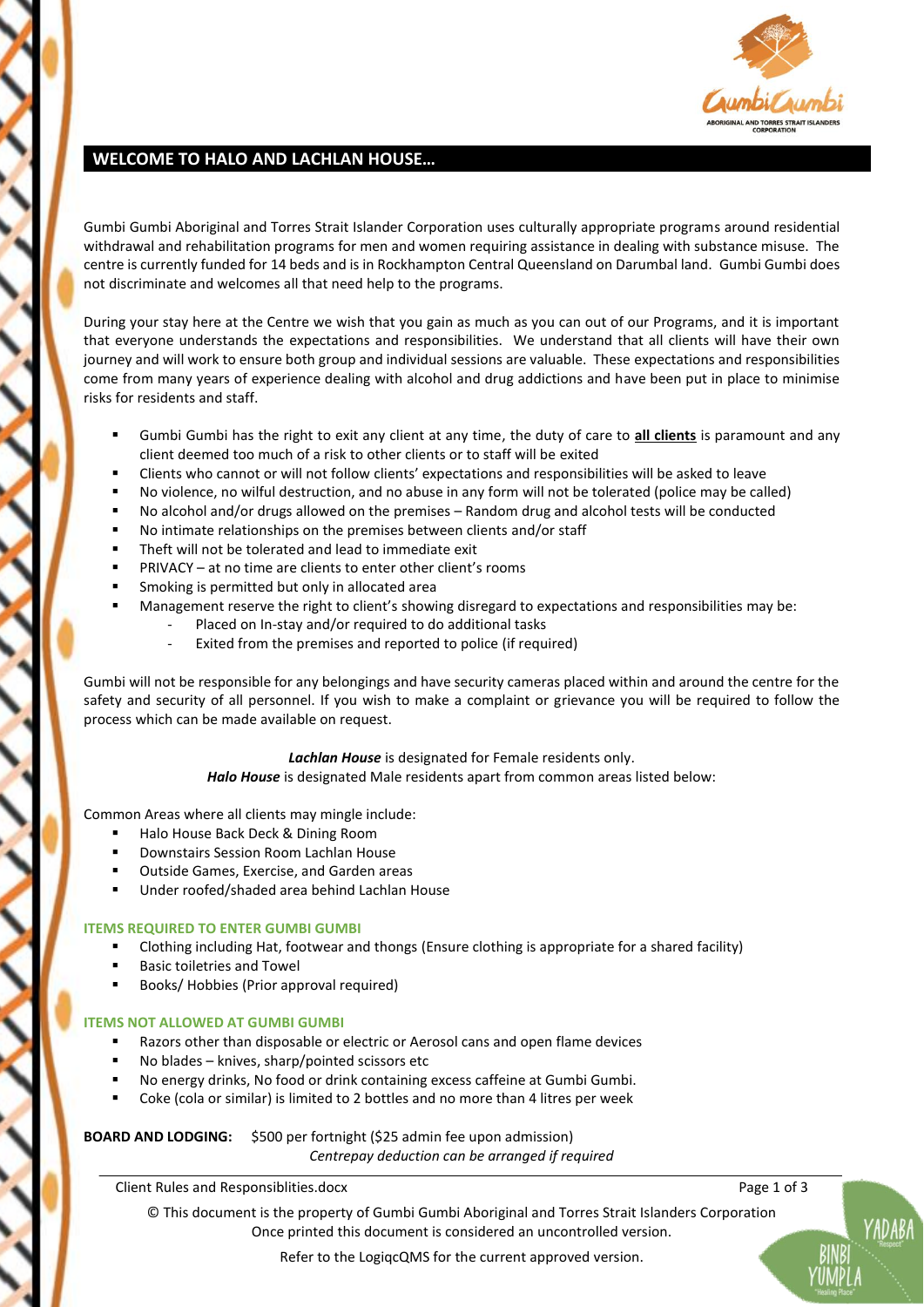# **CLIENT EXPECTATIONS AND RESPONSIBILITIES…**

Κ

 $\zeta$ 

ζ

K

|                                                                                                                  | DETOX / WITHDRAWAL - 7 to 10 DAYS                                                                                                                                                                                                                                                                                                                                                             | <b>REHABILITATON PROGRAM - 12 + WEEKS</b>                                             |  |
|------------------------------------------------------------------------------------------------------------------|-----------------------------------------------------------------------------------------------------------------------------------------------------------------------------------------------------------------------------------------------------------------------------------------------------------------------------------------------------------------------------------------------|---------------------------------------------------------------------------------------|--|
| <b>MOBILE PHONE USE:</b>                                                                                         | 9:00 AM to 6:00 PM everyday<br>(Mobile Phones are to be placed in a box at the start of every session - No Exceptions)<br>NO PHONES AT ALL FOR THE FISRT 5 DAYS OF YOUR STAY - Use of office phone is limited and subject to approval                                                                                                                                                         |                                                                                       |  |
| INSTAY: 4 weeks mandatory (No leave allowed unless supervised by a worker)                                       |                                                                                                                                                                                                                                                                                                                                                                                               |                                                                                       |  |
| <b>VISITORS:</b>                                                                                                 | Rehabilitation - Unsupervised but monitored<br><b>Detox-Supervised</b><br>(Bags checked, drug test and breathalyser test will be conducted after visit)                                                                                                                                                                                                                                       |                                                                                       |  |
| Visitor Times 1 hour:                                                                                            | 3:00 PM to 5:00 PM - Thursday and Friday (1 hour only)<br>9:00 AM to 12:00 PM - Saturday<br>1:00 PM to 3:00 PM - Sunday<br>Visitor Application Forms - to be submitted by Wednesday for approval (No Exceptions)                                                                                                                                                                              |                                                                                       |  |
|                                                                                                                  | LEAVE: Day Leave - Saturdays and Sundays only between 9:00 AM to 12:00 PM or 1:00 PM to 4:00 PM<br>(Alcohol test, drug test and bag check upon arrival back at Gumbi - No lunch provided)<br>NO OVERNIGHT LEAVE WILL BE APPROVED<br>Leave Application forms - must be submitted by Wednesday 12 noon<br>(No transport will be provided - client must organise their own transport for leave.) |                                                                                       |  |
| <b>CLEANING / LAUNDRY:</b>                                                                                       | As you are living in a shared space, ensure you respect others and clean up after yourself<br>Clients responsible for own laundry (washing machine supplied)<br>$\overline{\phantom{a}}$<br>Laundry day for bedding is Monday and Wednesday<br>$\overline{\phantom{a}}$                                                                                                                       | General cleaning and daily chores will be listed on the noticeboard, checked by staff |  |
|                                                                                                                  | LIGHTS OUT & TV'S OFF: 10:00 PM Sunday to Thursday / 11:00 PM Friday to Saturday                                                                                                                                                                                                                                                                                                              |                                                                                       |  |
| <b>COOLING &amp; HEATING:</b>                                                                                    | Air conditioner set to 25 degrees and only operated between 7:00 PM to 7:00 AM only                                                                                                                                                                                                                                                                                                           |                                                                                       |  |
| DINING ROOM: No Females in the dining room (Halo House) after 10PM                                               |                                                                                                                                                                                                                                                                                                                                                                                               |                                                                                       |  |
| Client's responsibility - subject to approval as not supplied by Gumbi Gumbi<br><b>HOBBIES:</b>                  |                                                                                                                                                                                                                                                                                                                                                                                               |                                                                                       |  |
| Breakfast before 8am / Lunch 12pm-1pm / Dinner 5pm to 6pm<br><b>MEALTIMES:</b>                                   |                                                                                                                                                                                                                                                                                                                                                                                               |                                                                                       |  |
| <b>MEDICATION TIMES:</b>                                                                                         | All medication is to be supplied in a webster pak and will be stored and monitored by staff<br>8:00 AM to 9:00 AM - Morning<br>12:00 PM to 1:00 PM - Lunch<br>5:00 PM to 6:00 PM - Tea / Dinner<br>8:00 PM to 10:00 PM - Bedtime                                                                                                                                                              |                                                                                       |  |
| PROGRAM ATTENDANCE: Attending Program Sessions is mandatory                                                      |                                                                                                                                                                                                                                                                                                                                                                                               |                                                                                       |  |
| <b>HOUSE &amp; BAG CHECKS:</b>                                                                                   | These will be conducted randomly, and clients must abide                                                                                                                                                                                                                                                                                                                                      |                                                                                       |  |
|                                                                                                                  | DRUG & ALCOHOL TESTS: Can be conducted at any time<br>If you provide a positive result or failure to comply you may be subject to disciplinary actions.<br>Note: We are aware that you may have a positive drug test on entry and few days after.                                                                                                                                             |                                                                                       |  |
| <b>ACKNOWLEDGEMENT</b>                                                                                           |                                                                                                                                                                                                                                                                                                                                                                                               |                                                                                       |  |
| I certify that I have read, understood, and accept the duties, responsibilities, and obligations of my position. |                                                                                                                                                                                                                                                                                                                                                                                               |                                                                                       |  |
|                                                                                                                  |                                                                                                                                                                                                                                                                                                                                                                                               |                                                                                       |  |
| Client Rules and Responsiblities.docx                                                                            |                                                                                                                                                                                                                                                                                                                                                                                               | Page 2 of 3                                                                           |  |

© This document is the property of Gumbi Gumbi Aboriginal and Torres Strait Islanders Corporation Once printed this document is considered an uncontrolled version.

YADABA

YUMPLA

Refer to the LogiqcQMS for the current approved version.